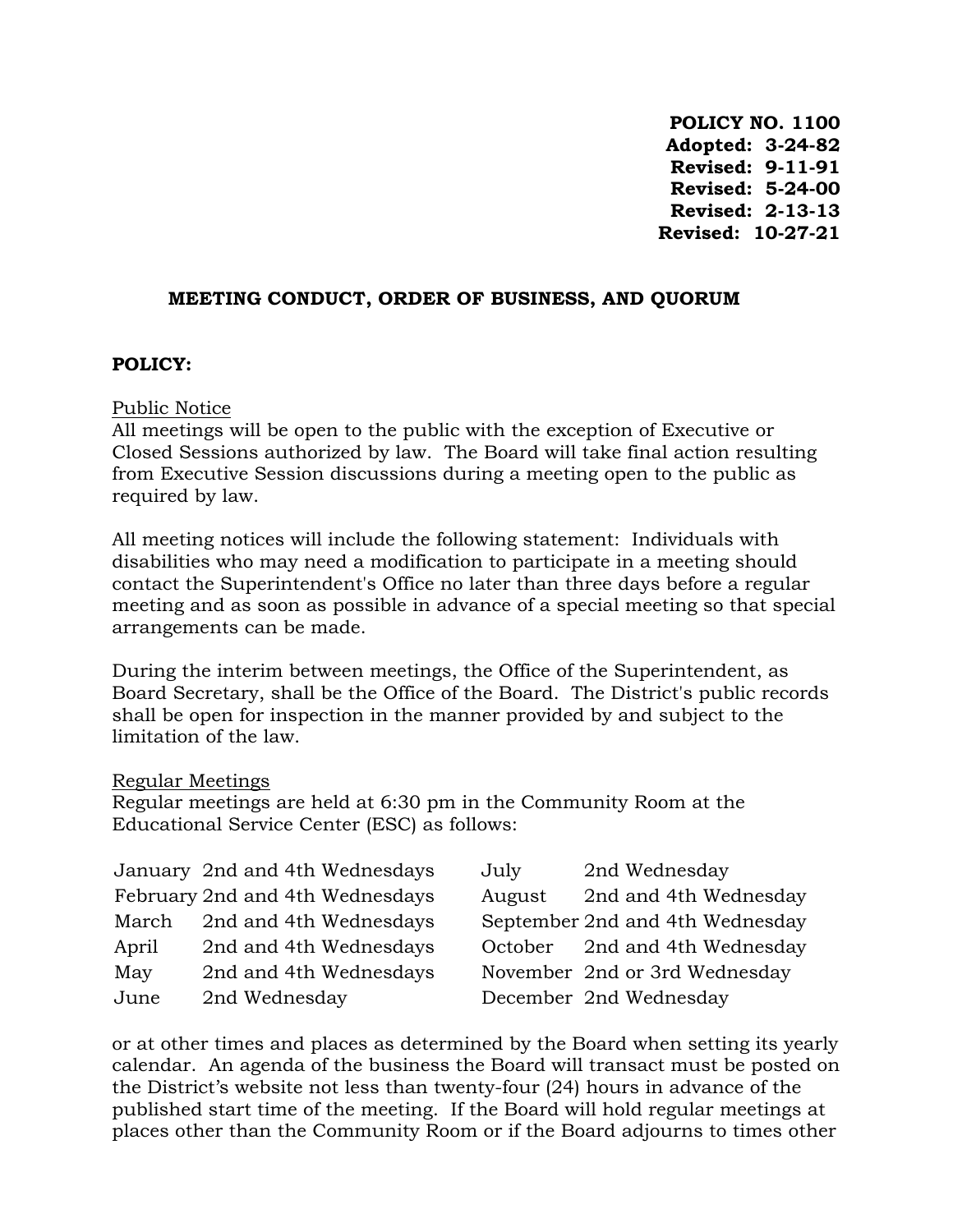than a regular meeting time, the Board will provide proper notice of the meeting in the same manner as provided for special meetings. All regular meetings of the Board will be held within the District's boundaries.

## Special Meetings

Special meetings may be called by the President of the Board or at the request of a majority of the board members. A special meeting may be held outside the district. A written notice of a special meeting, stating the time and place of the special meeting and the business to be transacted, will be delivered to each board member. Written notice will also be delivered to each newspaper and radio or television station that has filed a written request for such notices. Written notice may be delivered personally, by mail, facsimile, or electronic mail. The notice must be posted on the District's website. The District must also prominently display the notice at the main entrance of the ESC as well as at the location of the meeting if the meeting is held at a location other than the ESC. All required notices must be delivered or posted not less than twentyfour (24) hours prior to the meeting. A board member waives the written notice requirement if he or she:

- (1) submits a written waiver of notice to the Board Secretary at or prior to the time the meeting convenes. The waiver may be given by fax or electronic mail; or
- (2) is actually present at the time the meeting convenes.

The Board will not take final disposition on any matter other than those items stated in the meeting notice.

### Emergency Meetings

In the event of an emergency meeting involving fire, flood, earthquake, possible personal injury, or property damage, the Board may meet immediately and take official action without prior notification.

### Meeting Conduct and Order of Business

All board meetings will be conducted in an orderly and business-like manner using Robert's Rules of Order (revised) as a guide, except when such rules are superseded by board bylaws or policies. The Order of Business will be indicated in the agenda. Any additions or changes in the prepared agenda may be requested by the Superintendent or a board member and must be approved by a majority of the Board.

The Board shall establish its regular Order of Business but may elect to change the order by consensus or a majority vote of the members.

Votes on motions shall be by "voice" vote unless a member of the Board requests an oral roll call vote. No action shall be taken by secret ballot at any meeting required to be open to the public.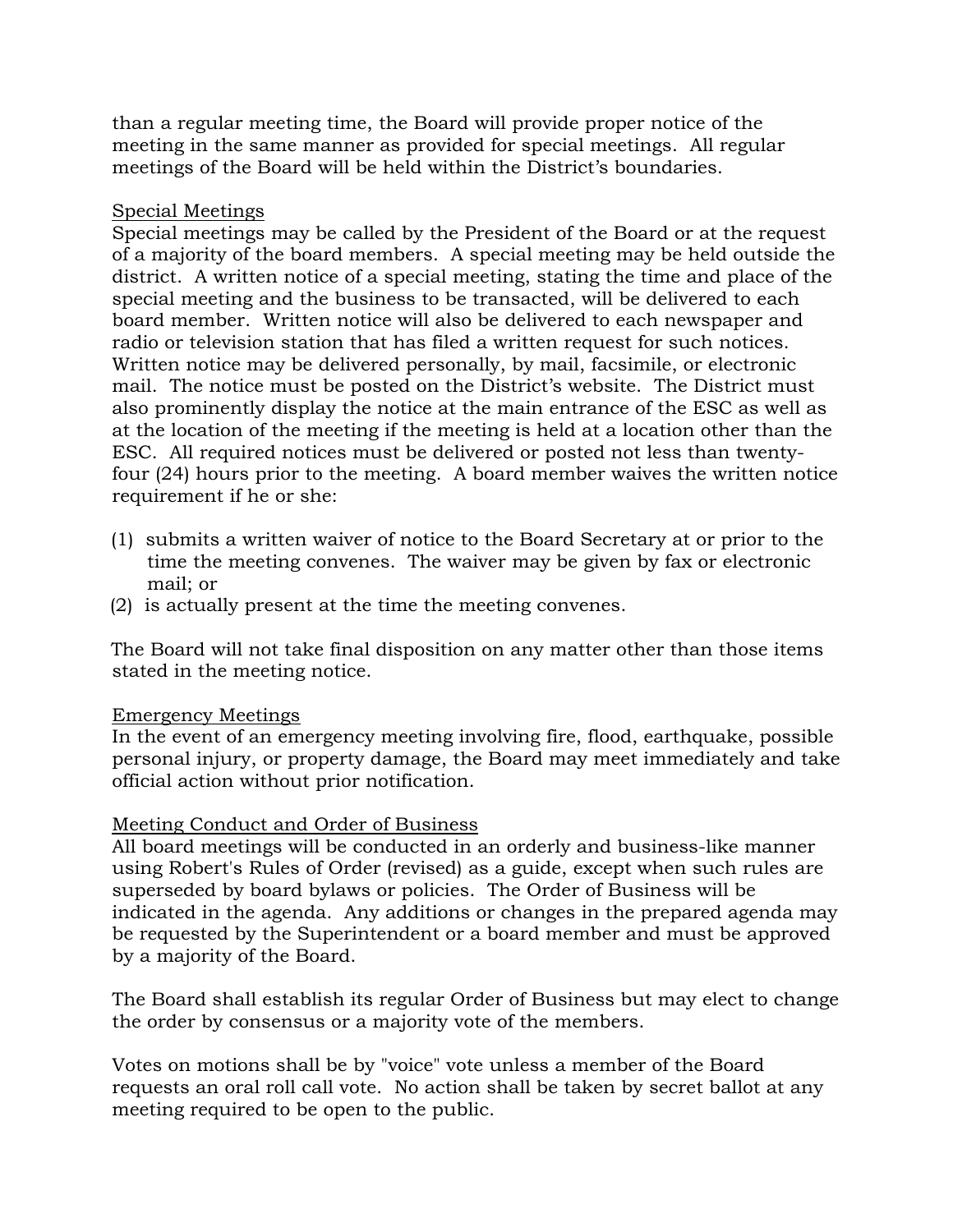An oral roll call vote of all the members of the Board is required for the election of board officers, filling a vacancy on the Board, or for the selection of the District Superintendent, and a majority vote of all the members of the Board is required for any person to be elected or selected for such positions. An oral roll call vote may also be taken on resolutions.

No action shall be taken by secret ballot at any meeting required to be open to the public.

### Quorum

Three board members shall be considered as constituting a quorum for the transaction of business.

### Public Attendance and Comment

Any member of the public may attend board meetings, including individuals who do not live within the District's boundaries. The Board will not require people to sign in, complete questionnaires, or establish other conditions for attendance.

The Board recognizes the value of public comment on educational issues and the importance of involving members of the public in its meetings. In order to permit fair and orderly expression of public comment, the Board will provide a period near the beginning of the meeting during which visitors may address the Board on any topic within the scope of the Board's responsibility. The Board may structure the public comment period, including determining the total time allotted for public comment. Speakers will be allotted a total of three minutes each to address the Board. The Board is not obligated to provide additional public comment time to accommodate everyone in attendance who wishes to speak. Any structure the Board imposes will be content neutral.

The Board may require those who wish to speak (but not all attendees) to sign in so that the Board has a tally of individuals who wish to speak and can call them forward. When called forward, individuals will identify themselves and proceed to make comments within the time limits established by the Board. The Board is not obligated to respond to questions or challenges made during the public comment period and the Board's silence will not signal agreement or endorsement of the speaker's remarks. The Board may control the time, place, and manner of public comment. The President may terminate an individual's statement when the allotted time has passed and may interrupt a speaker to require the same standard of civility that the Board imposes on itself. Examples of uncivil comments include comments that:

- (1) are libelous or slanderous;
- (2) are an unwarranted invasion of privacy;
- (3) are obscene or indecent pursuant to the Federal Communications Act or any rule or regulation of the Federal Communications Commission;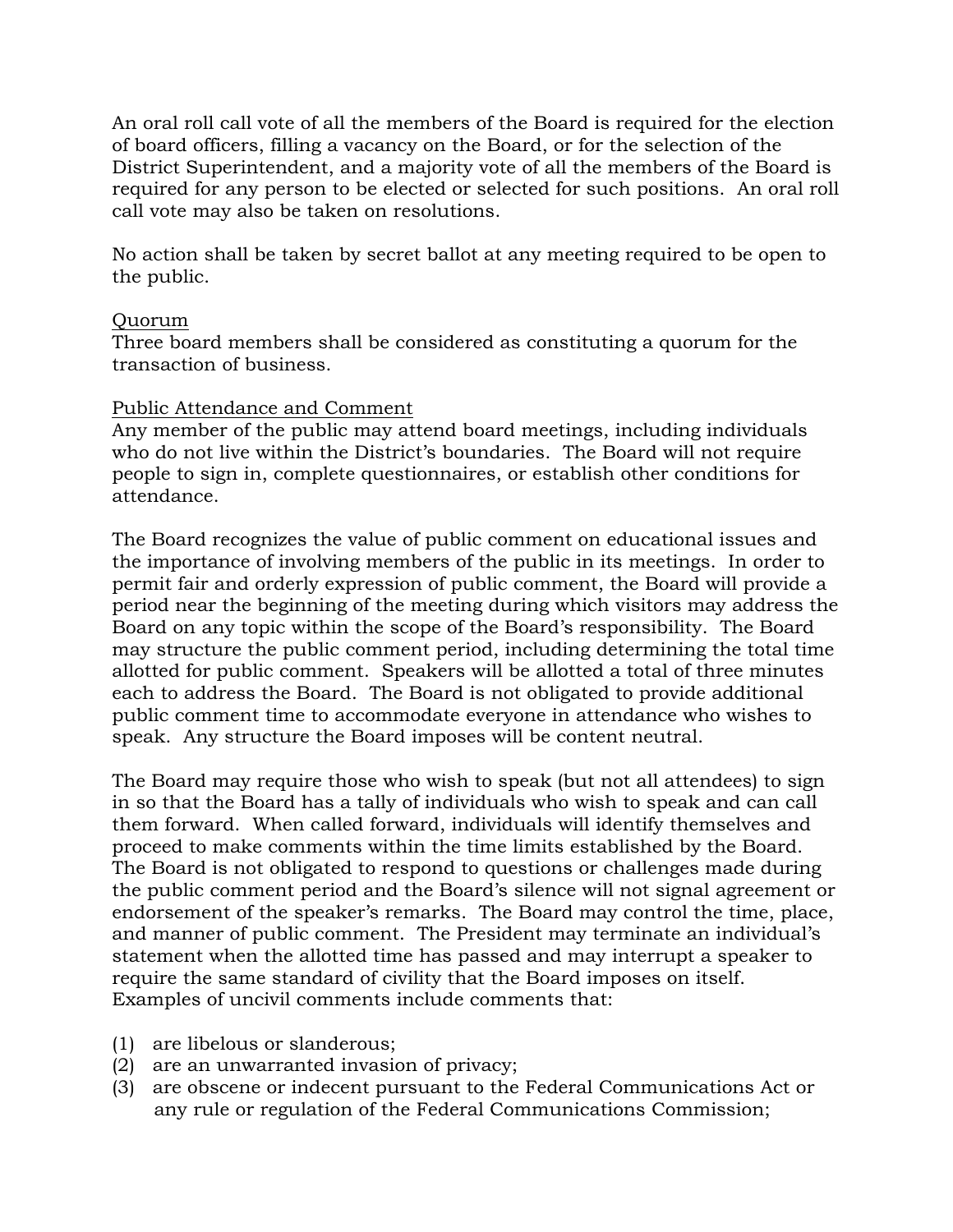- (4) violate school district policy or procedure related to harassment, intimidation, bullying, or discrimination;
- (5) incite an unlawful act on school premises or violate a lawful school regulation;
- (6) or create a material and substantial disruption of the orderly operation of the board meeting.

The Board as a whole has the final decision in determining the appropriateness of all such rulings and maintaining order by removing those who are disruptive. However, the Board recognizes the distinction between uncivil discourse, which it will not tolerate, and comments about the Board, District, and/or staff that are negative yet still civil in nature and will exercise its authority to maintain order in a content neutral manner.

If a member of the audience requests information that is not immediately available at the time of the meeting, the Board understands it may direct the Superintendent or his/her designee to provide information to that person in the future. No board member or administrator should be expected to provide information if it is not readily available.

In addition to the public comment period near the beginning of the meeting, the Board will identify the agenda items that require or would benefit from opportunity for public comment and provide those opportunities of as part of the meeting agenda before taking final action. Individuals or groups who wish to present to the Board on an agenda item are encouraged to request and schedule such presentations in advance. Opportunity for public comment, both oral and written, is required before the Board adopts or amends a policy that is not expressly or by implication authorized under state or federal law, but which will promote the education of K-12 students or will promote the effective, efficient, or safe management and operation of the District. Additionally, the Board will provide an opportunity for a representative of a firm eligible to bid on materials or services solicited by the Board to present about his or her firm.

Cross References:

Policy No. 1010: Board of Directors' Operating Principles Policy No. 1105: Executive or Closed Sessions

Legal References:

RCW 28A.330.020 Certain board elections, manner and vote required – selection of personnel, manner RCW 28A.320.040 Bylaws for board and school government RCW 28A.330.070 Office of board – Records available for public inspection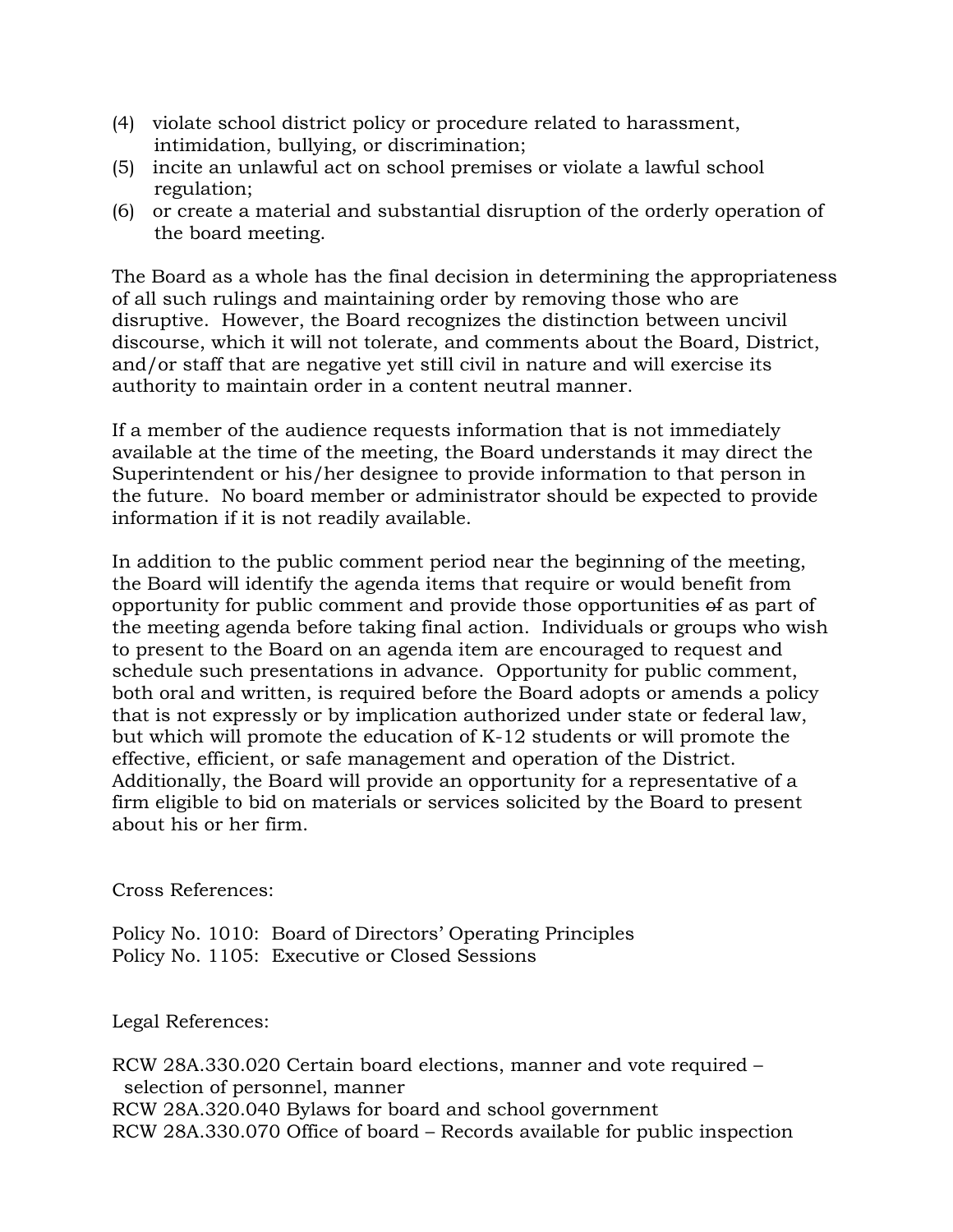RCW 28A.343.370 Vacancies

RCW 28A 343.380 Meetings

RCW 28A.343.390 Quorum – Failure to attend meetings

RCW 42.30.030 Meetings declared open and public

RCW 42.30.050 Interruptions – Procedure

RCW 42.30.060 Ordinances, rules, resolutions, regulations, etc., adopted at public meetings – Notice – Secret voting prohibited

RCW 42.30.070 Times and places for meetings – Emergencies – Exception

RCW 42.30.080 Special Meetings

42 U.S.C.121-1-12213 Americans with Disabilities Act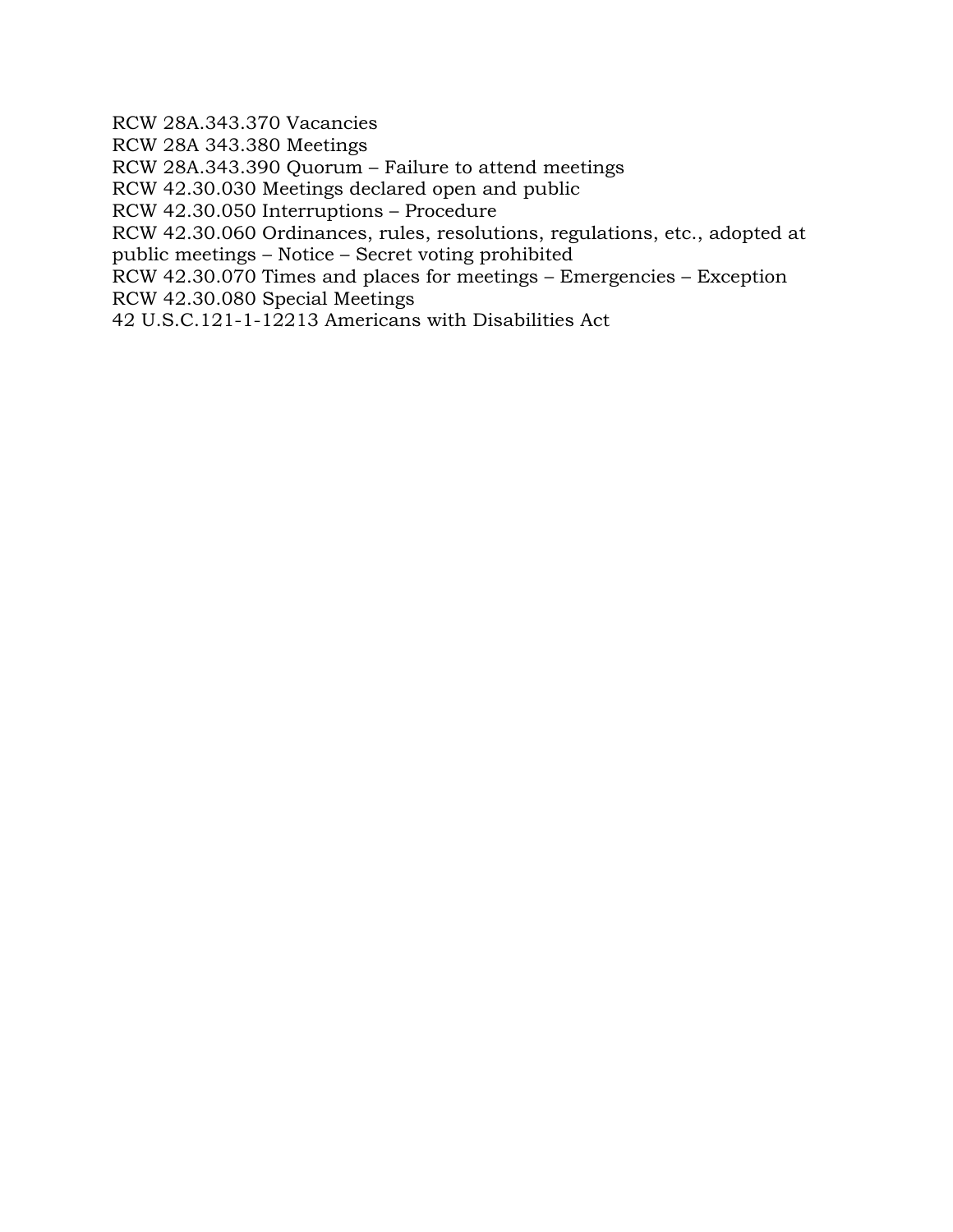**POLICY NO. 1100 Adopted: 3-24-82 Revised: 9-11-91 Revised: 5-24-00 Revised: 2-13-13** 

### **MEETING CONDUCT, ORDER OF BUSINESS, AND QUORUM**

## **PROCEDURES:**

The order of business at a Regular Session of the Board of Directors shall be:

# **1. CALL TO ORDER**

- A. Pledge of Allegiance
- B. Roll Call
- C. Approval of the Agenda
- D. Approval of the Minutes

## **2. RECOGNITION OF STUDENTS, STAFF, AND COMMUNITY MEMBERS**

# **3. REPORTS OF SCHOOL BUILDINGS AND PROGRAMS**

# **4. COMMUNITY COMENTS**

### **5. DECISION ITEMS**

- A. Consent Agenda
	- (1) Business and Financial
	- (2) Personnel
	- (3) Other
- B. Other Action Items

### **6. DISCUSSION ITEMS**

# **7. INFORMATION ITEMS**

- A. Superintendent's Report
- B. Presentation of Programs
- C. Other